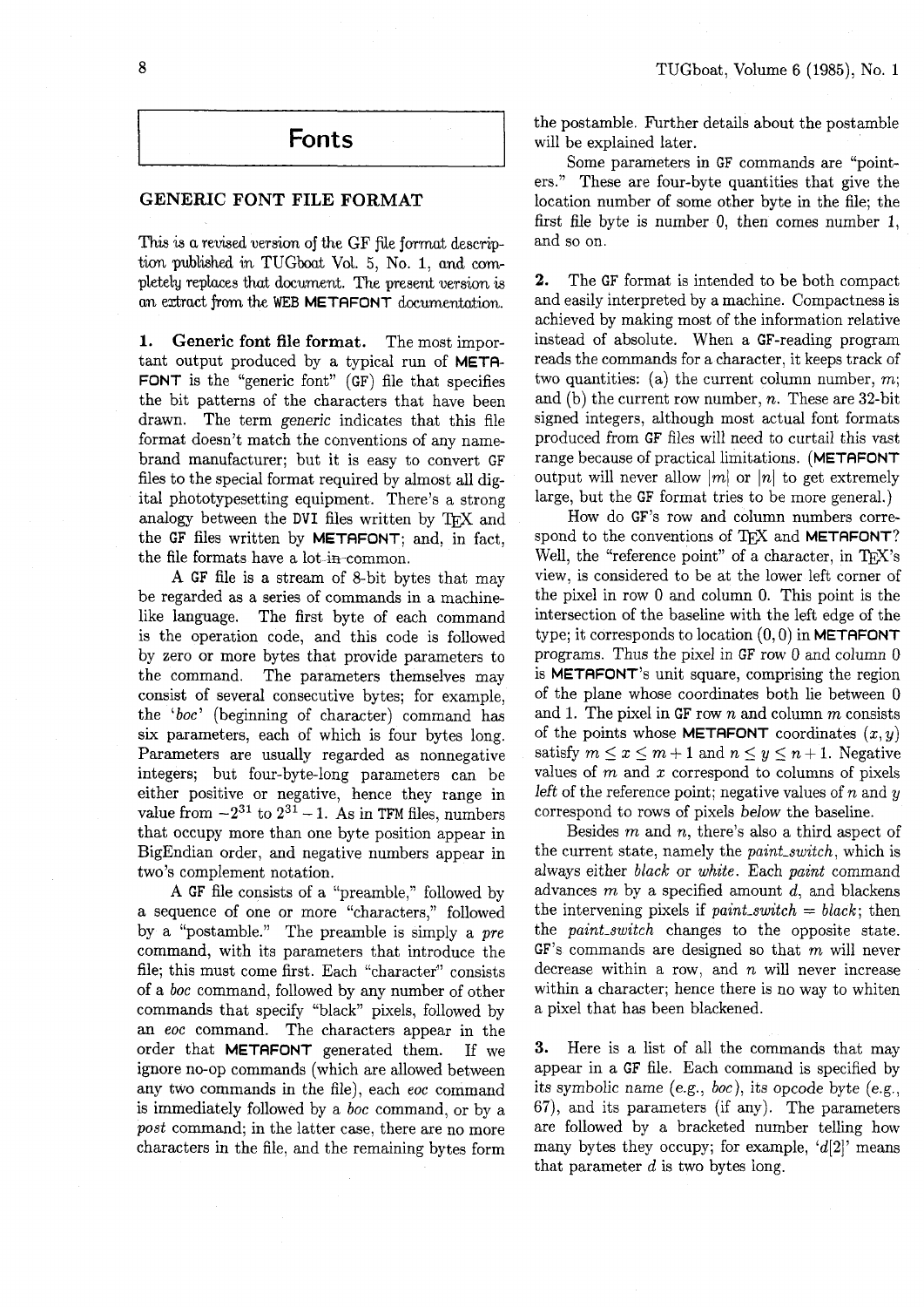- paint 0 0. This is a paint command with  $d = 0$ ; it does nothing but change the paint-switch from black to white or vice versa.
- paint 1 through paint  $63$  (opcodes 1 to 63). These are paint commands with  $d = 1$  to 63, defined as follows: If paint-switch = black, blacken d pixels of the current row n, in columns m through  $m + d - 1$  inclusive. Then, in any case, complement the paint-switch and advance m by d.
- paint1 64 d[1]. This is a paint command with a specified value of d; **METAFONT** uses it to paint when  $64 \leq d \leq 256$ .

paint2 65 d[2]. Same as paintl , but d can be as high **as** 65535.

- paint3 66 d[3]. Same as paint1, but d can be as high as  $2^{24} 1$ . **METAFONT** never needs this command, and it is hard to imagine anybody making practical use of it; surely a more compact encoding will be desirable when characters can be this large. But the command is there, anyway, just in case.
- boc 67 c [4]  $p$ [4]  $min_m$  [4]  $max_m$  [4]  $min_n$  [4]  $max_n$  [4]. Beginning of a character: Here c is the character code, and  $p$  points to the previous character beginning (if any) for characters having this code number modulo 256. (The pointer  $p$ is  $-1$  if there was no prior character with an equivalent code.) The values of registers  $m$  and  $n$  defined by the instructions that follow for this character must satisfy  $min_m \le m \le max_m$  and  $min_n \le n \le max_n$ . (The values of  $max_m$  and  $min_n$  need not be the tightest bounds possible.) When a GF-reading program sees a boc, it can use  $min_m$ ,  $max_m$ ,  $min_n$ , and  $max_n$ to initialize the bounds of an array. Then it sets  $m_{\perp}m_{\perp}m$ ,  $n_{\perp}m_{\alpha}x$ , and paint-switch-white .
- boc1 68 c[1] del-m[1]  $max_{m}$ [1] del-n[1]  $max_{m}$ [1]. Same as *boc*, but p is assumed to be  $-1$ ; also  $del_m = max_m - min_m$  and  $del_n = max_n - min_n$  are given instead of  $min_m$  and  $min_n$ . The one-byte parameters must be between 0 and 255, inclusive. (This abbreviated boc saves 19 bytes per character, in common cases.)
- eoc 69. End of character: All pixels blackened so far constitute the pattern for this character. In particular, a completely blank character might have eoc immediately following boc .
- skip0 70. Decrease n by 1 and set m\_min\_m, paint\_switch\_white. (This finishes one row and begins another, ready to whiten the leftmost pixel in the new row.)
- skip1 71 d[1]. Decrease n by  $d+1$ , set m<sub>-</sub>min<sub>-</sub>m, and set paint-switch-white. This is a way to produce d all-white rows.
- skip2 72 d[2]. Same as skipl , but d can be **as** large as 65535.
- skip3 73 d[3]. Same as skip1, but d can be as large as  $2^{24} 1$ . **METAFONT** obviously never needs this command.
- new-row-0 74. Decrease n by 1 and set  $m_{\text{min}}m$ , paint-switch-black. (This finishes one row and begins another, ready to blacken the leftmost pixel in the new row.)
- new-row-1 through new-row- $164$  (opcodes 75 to 238). Same as new-row-0, but with  $m_{-}m_{-}+1$  through  $min_{-}m + 164$ , respectively.
- xxx1 239 k[1]  $x[k]$ . This command is undefined in general; it functions as a  $(k + 2)$ -byte no-op unless special GF-reading programs are being used. **METAFONT** generates xxx commands when encountering a **special** string; this occurs in the GF file only between characters, after the preamble, and before the postamble. However, xxx commands might appear anywhere in GF files generated by other processors. It is recommended that  $x$  be a string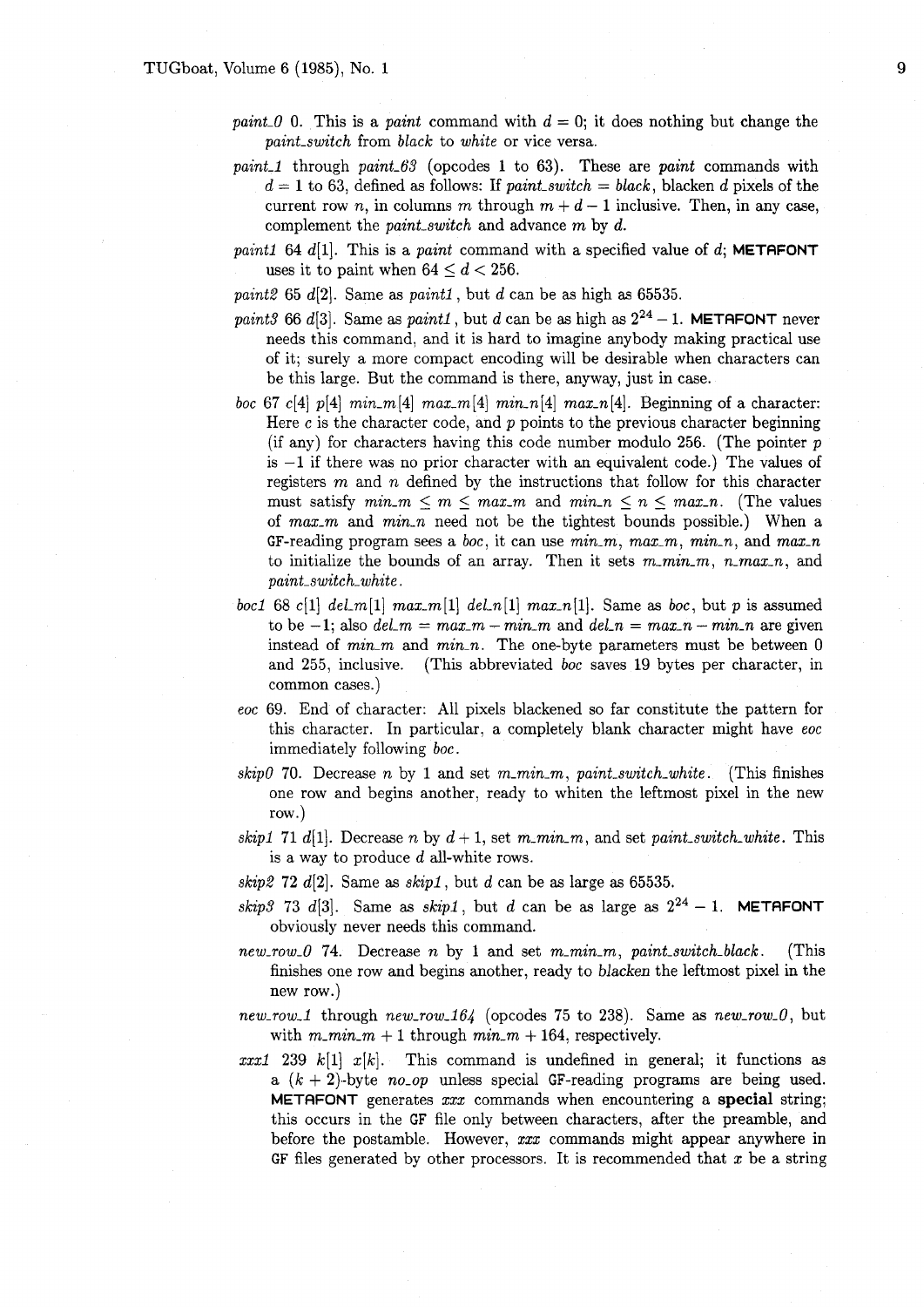having the form of a keyword followed by possible parameters relevant to that keyword.

- $xxx2\ 240\ k[2]\ x[k]$ . Like  $xxx1$ , but  $0 \le k \le 65536$ .
- $\text{xxx3 } 241 \; k[3] \; x[k]$ . Like  $\text{xxx1}$ , but  $0 \leq k < 2^{24}$ . **METAFONT** uses this when sending a **special** string whose length exceeds 255.
- $xxx4$  242 k[4] x[k]. Like xxx1, but k can be ridiculously large; k mustn't be negative.
- yyy 243 y[4]. This command is undefined in general; it functions as a 5-byte no-op unless special GF-reading programs are being used. **METAFONT** puts scaled numbers into yyy's, as a result of **numspecial** commands; the intent is to provide numeric parameters to xxx commands that immediately precede.

no-op 244. No operation, do nothing. Any number of no-op's may occur between GF commands, but a no-op cannot be inserted between a command and its parameters or between two parameters,

*char-loc* 245 c[1]  $dx[4]$   $dy[4]$   $w[4]$   $p[4]$ . This command will appear only in the postamble, which will be explained shortly.

char-loc0 246 c[1]  $dm[1]$  w[4] p[4]. Same as char-loc, except that dy is assumed to be zero, and the value of dx is taken to be  $65536 * dm$ , where  $0 \leq dm \leq 256$ .

pre 247 i[l]  $k[1]$   $x[k]$ . Beginning of the preamble; this must come at the very beginning of the file. Parameter  $i$  is an identifying number for GF format, currently 131. The other information is merely commentary; it is not given special interpretation like  $xxx$  commands are. (Note that  $xxx$  commands may immediately follow the preamble, before the first boc.)

post 248. Beginning of the postamble, see below.

post-post 249. Ending of the postamble, see below.

Commands 250-255 are undefined at the present time.

**define**  $gf_id\_byte = 131$  {identifies the kind of GF files described here }

- **4.** Here are the opcodes that **METRFONT** actually refers to.
	- **define**  $paint_0 = 0$  {beginning of the *paint* commands } define  $paint1 = 64$

{move right a given number of columns, then black  $\leftrightarrow$  white }

**define**  $\mathit{boc} = 67$  { beginning of a character }

- **define**  $boc1 = 68$  { short form of  $boc$  }
- **define**  $\operatorname{eoc} = 69$  { end of a character }
- **define**  $skip0 = 70$  { skip no blank rows }
- **define**  $skip1 = 71$  {skip over blank rows}
- **define**  $new_{1}ow_{1}0 = 74$  {move down one row and then right}
- **define**  $xxx1 = 239$  { for **special** strings }
- **define**  $xxx3 = 241$  { for long **special** strings }
- **define**  $yyy = 243$  { for **numspecial** numbers }

**define**  $char\_loc = 245$  {character locators in the postamble}

**define**  $pre = 247$  { preamble }

- **define**  $post = 248$  {postamble beginning}
- **define**  $post\_post = 249$  {postamble ending }

**5.** The last character in a GF file is followed by 'post'; this command introduces the postamble, which summarizes important facts that **METAFONT** has accumulated. The postamble has the form

post p[4] ds [4] cs [4] hppp [4] vppp [4] min\_m [4] max\_m [4] min\_n [4] max\_n [4] ( character locators )

post\_post q[4]  $i[1]$  223's[ $\geq 4$ ]